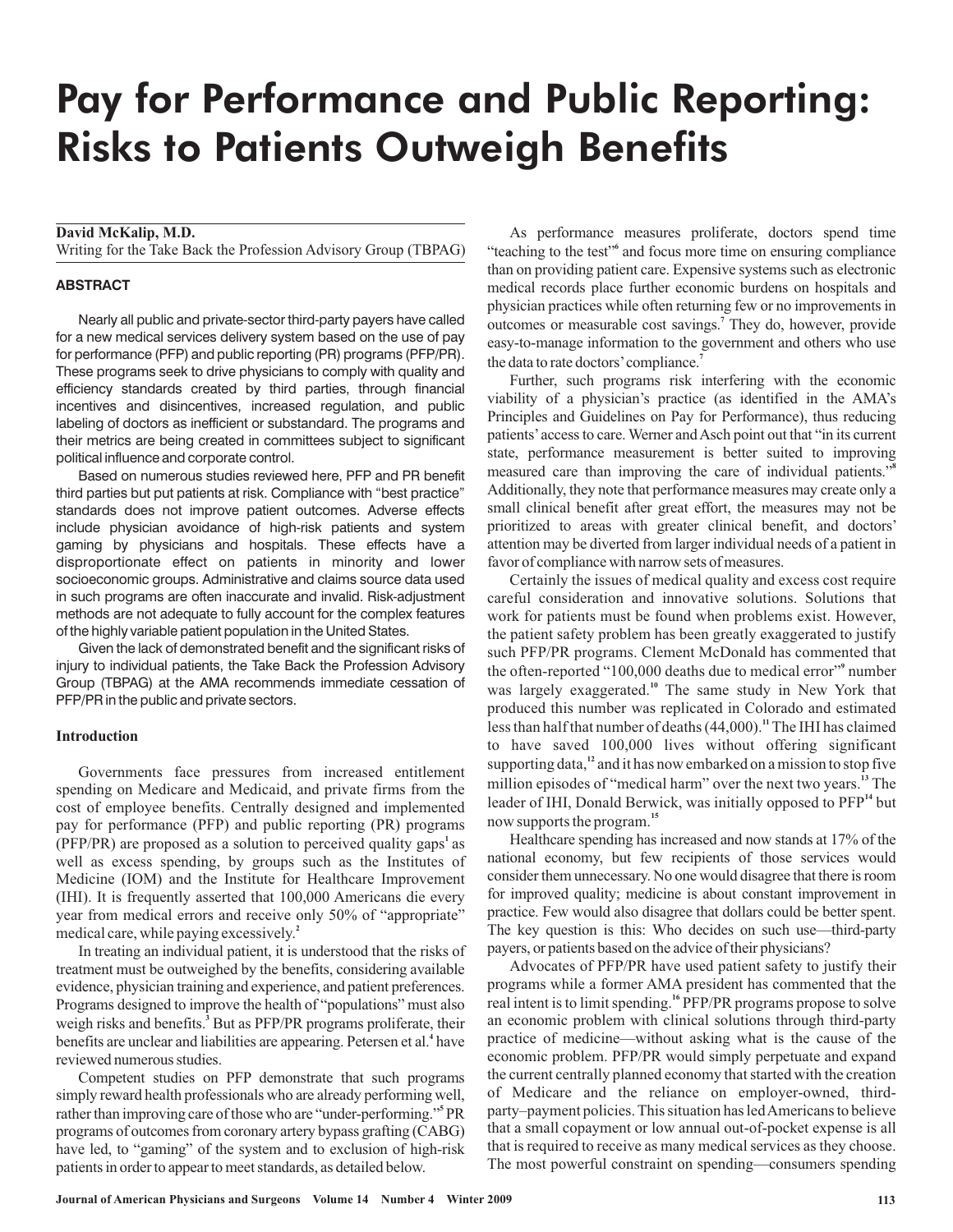their own money—has thus been removed from the equation. Instead of empowering consumers, PFP/PR would try to solve the problem by enlarging it. The suggested "consensus-building organizations" and "health-care transparency" are just new terms for more central planning.

# **Compliance with Performance Measures Does Not Improve Patient Outcome**

Werner and Bradlow<sup>17</sup> demonstrated that compliance with Joint Commission on the Accreditation of Healthcare Organizations (JCAHO) performance measures for acute myocardial infarction (AMI), congestive heart failure (CHF), and pneumonia did not measurably improve patient outcomes. The authors later note in a reply to letters that "three of the performance measures used by the Hospital Quality Alliance that were studied are not based on evidence from randomized controlled trials.… When the potential benefit from a measured intervention is uncertain or small, *there is increased risk benefits* [emphasis added]."<sup>18,19</sup> Despite the failure of compliance with process measures to improve outcome, the authors suggested creation of still more measures, an approach that has been questioned. **20** *that the inaccuracy of performance measures will outweigh the*

Williams et al.<sup>21</sup> evaluated performance on 18 JCAHO performance measures for AMI, CHF, and pneumonia, which were later adopted in the Centers for Medicare and Medicaid (CMS) Premier Project. Sixteen of 17 process measures showed increased compliance, yet inpatient mortality did not change. The authors point out that inpatient death was not an accurate indicator of efficacy of these process measures since it included all sources of death, not just that from pneumonia, CHF, andAMI. They then state that the inpatient death "would not be expected to mirror trends observed for process measures," but they do not state the value of the process measures. It is fairly certain that if a positive impact on death had been seen in these three conditions, it would have been reported, since these researchers had access to the Diagnosis Related Groups (DRG) data.

Fonarow et al.<sup>22</sup> evaluated the association between performance measure compliance and outcome for heart failure more directly. They demonstrated that compliance with "best practices," designed to decrease mortality and re-hospitalization, produced no improvement in outcome at 60 and 90 days after discharge. These measures included: (a) use of discharge instructions for patients; (b) evaluation of left ventricular systolic function; (c) angotensin converting enzyme (ACE) inhibitor or angiotensin II receptor blocker (ARB) use; (d) adult smoking cessation counseling; (e) anticoagulant use at discharge in atrial fibrillation; (f) prescription of beta-blocker at discharge (not part of the original measure set).

After adjusting the measures and outcomes for risk, there was no improvement in mortality for any indicator from the original American College of Cardiology/American Heart Association (ACC/AHA) set. When mortality and re-hospitalization rates were combined, there seemed to be a small beneficial effect for compliance with ACE inhibitor/ARB usage, but the rates of rehospitalization were not reported separately and compliance did not independently reduce mortality. Despite assurances from the ACC/AHA in 2003 that these measures would improve outcomes,<sup>23,24</sup> they did not help.

Further, the ACC/AHA did not envision at that time the usage of beta-blockade as a means of improving outcome, although it appeared to have an effect without inducement of its use by a PFP program. Determining the reasons for lack of improvement in outcomes after application of the clinical practice guidelines is beyond the scope of this analysis, but could include poor studies serving as the basis for selection of the performance measures; poor patient compliance with recommended therapy; physician judgment excluding patients from application of the guidelines; or other unknown reasons. Alarmingly, members of the ACC and AHAoffered in an editorial reply: "However, the absence of such a relationship [compliance improving outcome] for the other ACC/AHA performance measures does not refute their value. *The* appropriate care processes [emphasis added]."<sup>25</sup> They do not explain how "provision of appropriate care processes" is beneficial to patients who see no improved outcome as compliance with performance measures is improved. *purpose of process-of-care performance measures is not to improve outcome directly but to improve the provision of*

Peterson et al.<sup>26</sup> did report an improved outcome in inpatient mortality for AMI based on compliance with a composite of nine ACC/AHA measures. However, this was for composite of measures only, and there were significant exclusions in the study group for transfers, hospitals with fewer than 40 cases, "early" death, and lowrisk patients. Thus, results are difficult to interpret due to study bias.

Further, the study purported to show improved inpatient mortality, but correlated this with compliance on discharge medication use (five medications), further clouding interpretation of the results. Further, this was a study of hospitals voluntarily participating in the "CRUSADE" trial, (biasing the source of data), and there still were significant compliance variances between one hospital and another.

Glickman<sup>27</sup> recently reported the failure of compliance with process measures to improve AMI mortality for patients in the CRUSADE trial of PFP. For CMS measures, compliance rates rose in hospitals equally whether or not they received financial incentives. For non-CMS measures, compliance rates also rose in both paid and unpaid participants, but more so for two of six of these indicators. Despite compliance rates above 90% (for CMS composite scores), by the end of the study outcomes for patients did not improve.

Bradley et al.<sup>28</sup> found that "hospital performance on the CMS/JCAHO process measures for AMI explained only 6% of the hospital-level variation in short-term, risk-standardized mortality rates for patents with AMI." They concluded that this "finding suggests that a hospital's short-term mortality rate cannot be reliably inferred from performance on the publicly reported process measures."

Poghack et al.<sup>3</sup> raise serious questions about whether adherence to a HbA1c level <7% will result in improved outcome. They indicate that the macrovascular benefits for patients with type II diabetes (90%-95% of diabetics) remained to be defined. Despite this, the National Committee for Quality Assurance (NCQA) has advocated public reporting of the rates of achieving levels <7%. The authors state the unintended consequences of adherence to such a guideline include targeting individuals marginally above the target value, selection biases, patient safety, and less regard for patient preferences.

Landon et al.<sup>29</sup> demonstrated that compliance with process measures for chronic disease at community health centers did not improve outcomes. Measure compliance improved for diabetes, hypertension, and asthma, yet the measured outcomes of hospitalization rates for asthma, blood pressure control, and control of gylcosylated hemoglobin did not improve.

# **Compliance with CMS and JCAHO Performance Measures MayActually Harm Patients**

One publicly reported quality measure is administration of antibiotics within 4 hours of presentation to an emergency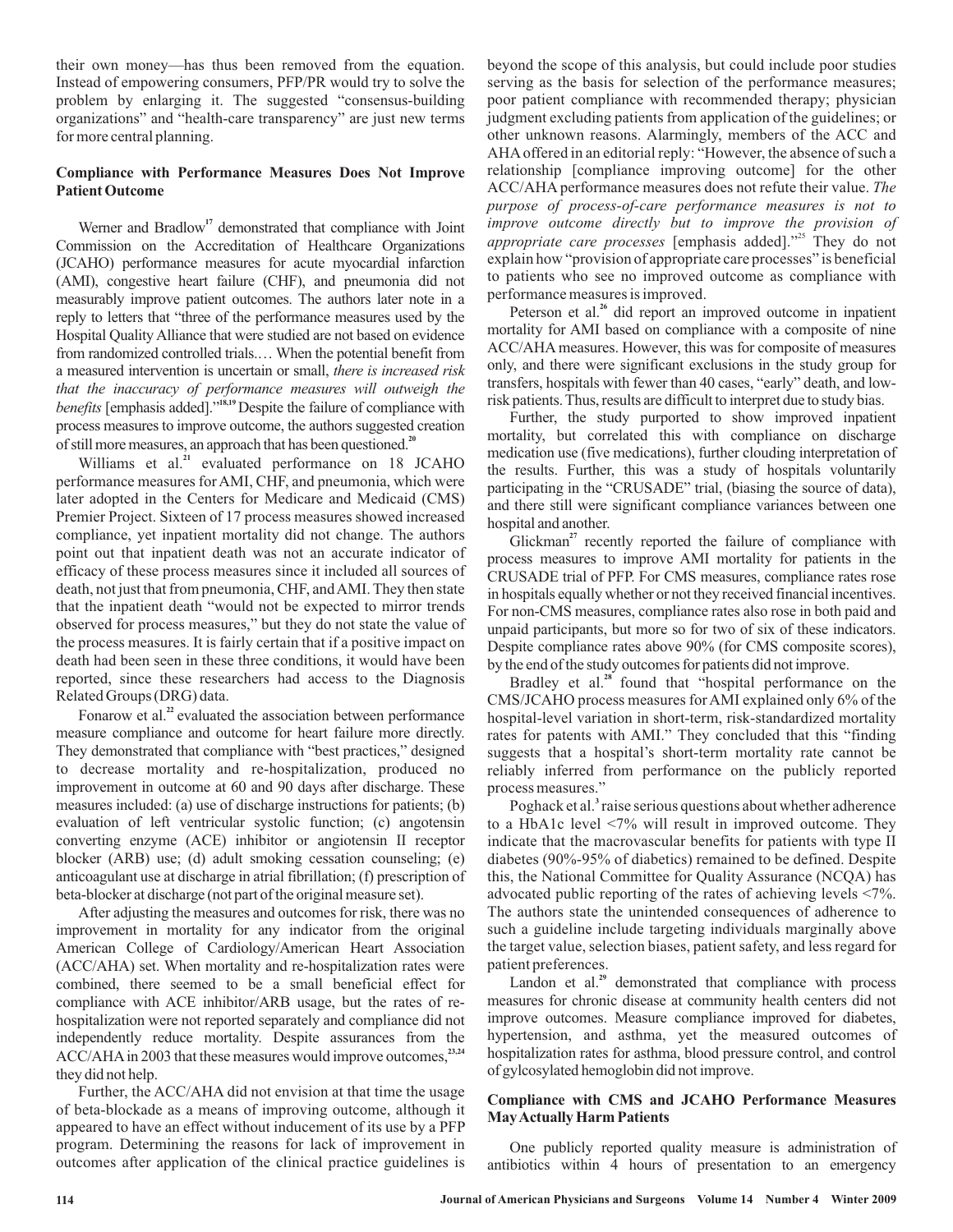*Clostridum difficile* colitis. The Surgical Infection Prevention (SIP) standard of ceasing an antibiotic by 24 hours after surgery ends was designed to decrease C. difficile colitis.<sup>30</sup> These two measures appear to be somewhat at odds with each other, if they have any beneficial effect at all. In fact, there has been reluctance among many surgeons to arbitrarily stop post-operative antibiotics at 24 hours in surgical patients as required by the SIP measures, $3<sup>31</sup>$  as this may lead to an increased rate of infection.<sup>32,34</sup> The Society of Thoracic Surgeons had recommended cessation of antibiotics 48 hours after sternotomy due to concerns of a higher rate of infection if antibiotics were stopped at 24 hours. CMS did not change its standard from 24 to 48 hours for some time.<sup>35</sup> Further, JCAHO delayed acceptance of the use of ARBs as alternatives to ACE inhibitors for CHF and AMI<sup>36</sup> as an alternative toACE inhibitors when felt appropriate by a physician. **36** Wachter reports that due to the inpatient pneumococcal vaccination program, many patients are inappropriately receiving multiple doses of vaccine to ensure compliance.<sup>6</sup> In the same report, Wachter also points out that administrators who focus on ensuring compliance with PR measures may divert attention from more urgent clinical problems such as AMI or septic shock. Further, the need to comply with multiple standards may inappropriately increase the use **31 32-34**

department, when it is unclear whether the patient has pneumonia or CHF. The 4-hour antibiotic rule is part of the "Hospital Compare" performance measures, compliance with which Werner and Asch **8** found to have little or no impact on hospital mortality. Early antibiotic use may be leading to false negative sputum cultures. **6,18** Inappropriate antibiotic use may increase the incidence of

financial hardship for the patient. **6,37** Use of information technology to ensure compliance through computerized physician order entry and electronic medical records may inordinately increase time at the computer and decrease time with the patient by the doctor and nursing staff.<sup>6,38</sup> The phenomenon of copying and pasting progress notes and the negative impact on care has also been reported.<sup>39</sup> Further, the costs of information technology may divert valuable resources from patient care. Blumenthal recently reviewed the benefit of health information technology and reported benefits to health systems of guideline compliance, surveillance of disease conditions, reduced medication errors, and decreased utilization of care. However, physician workload was negatively impacted and other problems appeared, including *increased* incidence of certain medication errors, and increased mortality in a pediatric ICU setting that was later disputed. **7**

of pharmacologic agents in the elderly, leading to patient harm or

## **PFP/PR Leads to Gaming of the System toAllow Better "Grades"**

Rather than improving actual quality, PFP/PR-induced compliance with "best practices," as defined by third parties, may simply represent "gaming" the reporting system.<sup>40</sup> Epstein<sup>41</sup> points out that physician bonuses for performance have been shown to increase documentation without changing quality of care. Lindenauer et al.<sup>42</sup> showed modest improvement in compliance with process measures, without improvement in outcomes, based on a financial bonus for compliance in Medicare's "Premier Pilot evaluation." However, several authors noted that compliance may have been achieved merely by having physicians and hospitals "teach to the test," reallocate care toward rewarded dimensions of quality at expense of others, or by "sophisticated gaming of quality measures" without actually improving quality. **43, 44**

In response to these criticisms, Lindenauer et al.<sup>42</sup> state that "more thorough documentation of patient ineligibility rather than more frequent use of recommended interventions might explain why improved performance on quality measures does not always lead to improved patient outcomes," thus providing a specific description of "gaming."

Gaming behavior has been amply demonstrated in a British PFP program in which a group of family physicians, given bonuses to meet certain objectives, simply excluded large numbers of patients by exception reporting.<sup>45</sup> Physicians may select patients so as to improve their rankings, note Werner and Asch.<sup>46</sup> Such behavior, described more completely below, should be considered a form of gaming.

# **PFP/PFInduces Physicians toAvoid High-Risk Patients**

In 1989 New York began to report mortality in patients undergoing CABG, and some have credited this lowering mortality from 3.52% in 1989 to 2.78% in 1992.<sup>47,48</sup> However, in 1999 Burack et al.<sup>49</sup> demonstrated that public reporting of CABG outcomes led to denial of surgical treatment to high-risk patients in New York. Werner and Asch<sup>46</sup> described a 31% increased transfer rate from New York State to the Cleveland Clinic for CABG surgery, and an increase in racial disparities in those who received CABG. Further, they noted that Pennsylvania cardiologists had more difficulty finding a surgeon for CABG, as surgeons in that state were also reluctant to operate on high-risk patients, given public reporting of outcomes. This has called into question the purported improvement in outcomes, given the exclusion of those patients likely to increase a surgeon's mortality rating.

In a recent survey,<sup>50</sup> 82% of internists reported that they would avoid high-risk patients as well as patients who are poorly compliant with treatment recommendations, if quality measure data were made public. Moscucci et al.<sup>51</sup> compared the case mix of patients undergoing percutaneous coronary intervention (PCI) in Michigan, which did not have PR, compared to New York, which did. There were fewer PCIs in NewYork for patients withAMI or CHF.

### **PFP/PR Likely to Harm Minority Patients More**

Patients belonging to minority groups, especially black patients, are reportedly subject to "disparities" in care.<sup>52,53</sup> Liu et al.<sup>54</sup> have described a decreased rate of referral to or use of high-volume hospitals for complex surgery for non-white, Medicaid and unfunded patients. Casalino<sup>55</sup> recently raised concerns that PFP would increase racial disparities in care.

Werner et al.<sup>56</sup> have reported that New York heart surgeons began avoiding nonwhite minorities immediately following institution of PR on CABG-related mortality. Their rate of CABG was 19% lower than expected from 1992–1995, and the racial disparity took 9 years to recover to its baseline. This differential was not observed in states without such reporting, or for the incidence of PCIs in non-white patients in NewYork. PCI outcome was not reported publicly in New York during the study period.

Fitzgerald<sup>57</sup> writes that in West Virginia only those patients who keep appointments, receive recommended screenings, take medications as directed, and follow "health improvement" plans are eligible for an "enhanced plan" in Medicaid with better benefits. He points out that many socioeconomic factors may interfere with patient compliance with these requirements. Like these provisions, PFP could have unintended consequences in jeopardizing access of minorities and low-income patients to superior care. **50**

PR of measures including pressure sores and ability to walk or self-feed has not appeared to improve these outcomes in nursing homes.<sup>46</sup> PR programs divert resources, and by creating a false sense of security about the benefits of quality reporting programs may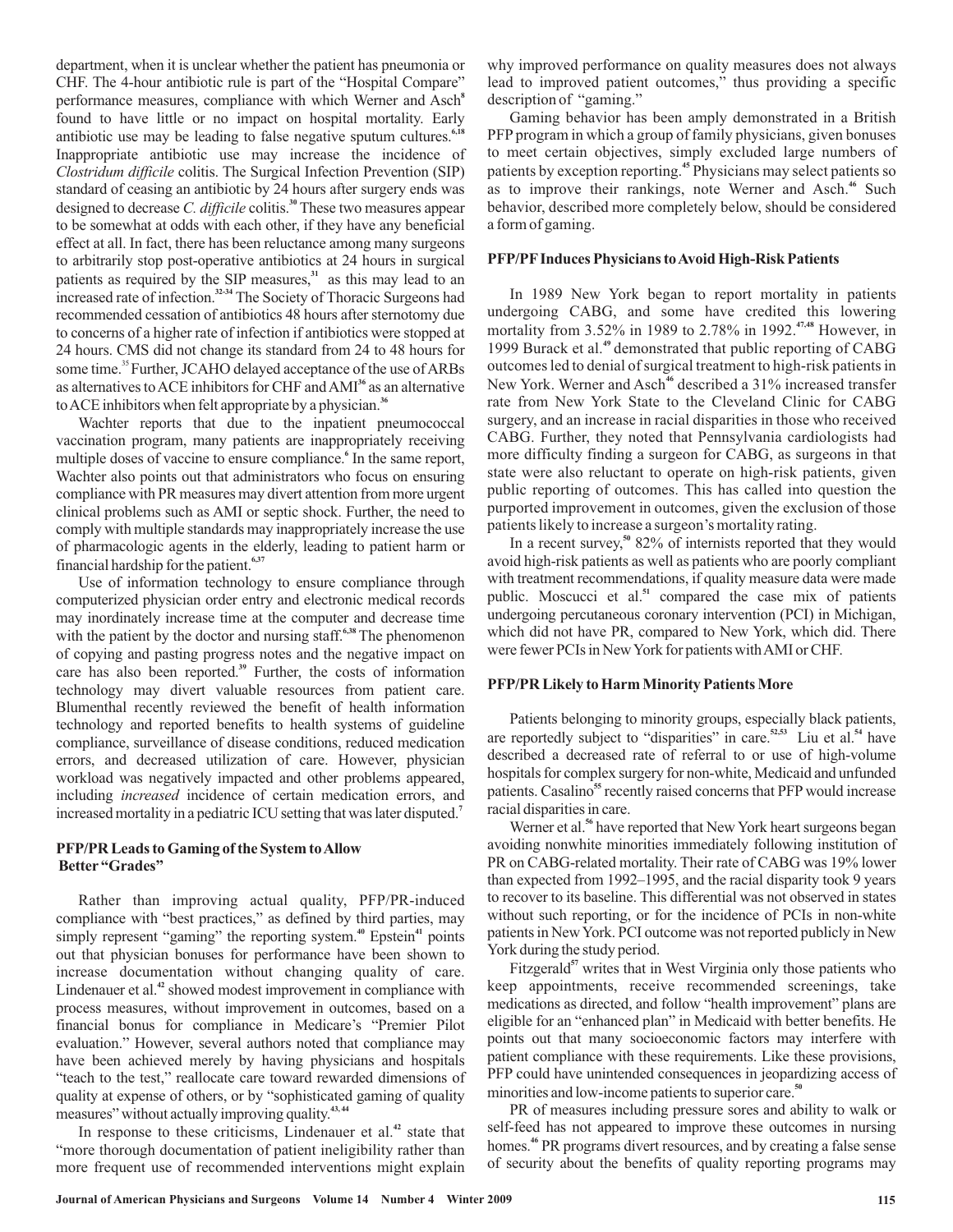minimize attention to the true causes of low quality in nursing homes where poor and minority patients are more likely<sup>58</sup> to be placed. Angelleli et al.<sup>59</sup> observe that nursing homes that receive lower quality ratings are more likely to exit the Medicare and Medicaid markets, compromising still further the quality of care received by their black residents.

Some have suggested that quality reporting and use of quality measures will decrease racial disparities.<sup>52</sup> However, other centrally planned government programs, such as forced integration through school busing, the "War on Poverty," and the Federal Emergency Management Agency have failed to solve racial disparities in educational achievement, incarceration rates, and aid to Hurricane Katrina victims in New Orleans. Any possible gains for minorities through PFP/PR would probably be more than cancelled out by avoidance of high-risk patients and other adverse effects. **60**

## **Inaccurate Data, Poor Risk-Adjustment Methods**

PFP/PR programs at this point rely chiefly on administrative and claims data, which have been found to be inaccurate in characterizing the complex features of medical care.<sup>61,62</sup> Problems with such data include inaccurate diagnoses as defined by ICD-9 methodology, missing co-morbidities, failure to accurately distinguish complications arising during inpatient stays from presenting diagnoses, and failure to control case mix.<sup>63</sup> Sherman et al.<sup>64</sup> found that administrative data have only a 20% positive predictive value for accurately identifying hospital-acquired infections. Based on administrative data, case volumes for CABG procedures were overreported by as much as 20% for all patients, and under-reported by as much as 16% for Medicare in one study. **65**

Difficulties with risk adjustment of patient populations has also made comparisons between those populations difficult.<sup>66</sup> Thus, the effect of more complex patients may not be accurately reflected in reported data for PFP/PR. This has led to the additional burden of requiring doctors to document "present on admission" diagnosis data in hospital records.<sup>67</sup> This shifts administrative burden for coding from hospital administrative staff to physicians. Risk adjustment may not account for various social factors such as race and economic status.

Werner and Asch further note that even with the best risk adjustment of data, physicians may still shy away from high-risk patient groups to improve their reported ranking.<sup>46</sup> Boyd et al. reported the significant difficulties of properly controlling for numerous high-risk variables in older patients, and cautioned against using PFP in this population.<sup>37</sup> These patients often meet "exclusion" criteria for data gathering purposes in PFP/PR, thus minimizing any putative benefit of these programs for these patients. Pogach reported a similar problem based on the presence of co-morbid conditions in one-third of diabetic veterans, thus interfering with the accuracy of HgbA1c reporting in these patients and negating any benefits these "excluded" patients may receive. **68**

## **Conclusions**

Hayward<sup>69</sup> recently pointed out that performance measurement is significantly different from use of clinical guidelines to educate doctors about treatment options. He states that "basic guidelines are rarely appropriate as 'all or nothing' performance measures," and that "the reasons that guidelines often make poor performance measures are non-intuitive and easily forgotten by those who do not take care of patients." He concludes that the selection of process measures appears to be a highly political and high-stakes process. Influential parties such as major corporations and health insurance companies are in controlling positions at bodies creating PFP/PR standards.

While the AMA has promulgated stringent Principles and Guidelines on PFP, these are often forgotten or blatantly ignored as third-party payers (employers, health insurers, and government regulators) feel increasing pressure to do whatever they can to control their escalating costs. The best example of this is the continuing development of cost-of-care measures for low back pain by the AQA (originally, the Ambulatory Care Quality Alliance), despite the absence of valid quality measures for back pain. I personally led several surgical specialty societies at the AQA to prevent this, but these efforts were overruled by representatives of third-party payers. The AQA also operates without defined due process or voting methods, and does not record the votes of involved parties. Thus, third parties that claim to be advocating for accountability and transparency in daily medical practice are not offering a transparent, accountable, fair, or scientifically sound process for centrally determining how medicine is practiced.

Corporations are responsible to their stockholders, and government responds to political pressure. The programs they propose to solve their economic problems are fraught with danger to patients. Physicians must serve their patients, and avoid doing them harm.

**David McKalip, M.D.,** is a practicing neurosurgeon. Contact: 1201 5<sup>th</sup> Ave, N. #201, St. Petersburg, FL 33705, Tel.(727) 822-3500. Email: dmckalip@neuro3.net.

**The Take Back the Profession Advisory Group (TBPAG)** is a coalition of Delegates and Alternate Delegates to the AMA House of Delegates from various state and specialty medical societies. The group is working to ensure that physicians retain control of their profession, to protect and serve the best interests of their patients. The group is not an official arm of the AMA.

## **REFERENCES**

- Institute of Medicine. *Crossing the Quality Chasm: A New Health System for the 21st Century.* Washington, D.C.: National Academy Press; 2001. **1**
- McGlynn EA, Asch SM, Adams J, et al. The quality of health care delivered to adults in the United States. *N Engl J Med* 2003;348:2635-2645. **2**
- <sup>3</sup> Pogach L, Engelgau M, Aron D. Measuring progress toward achieving hemoglobin A1c goals in diabetes care: pass/fail or partial credit. *JAMA* 2007;297:520-523.
- Petersen LA, Woodard LD, Urech T, Daw C, Sookanan S. Does pay-forperformance improve the quality of health care? *Ann Intern Med* 2006;145:265-272. **4**
- <sup>5</sup> Rosenthal MB, Frank RG, Li Z, Epstein AM. Early experience with pay-forperformance: from concept to practice. 2005;294:1788-1793. *JAMA*
- Wachter RM. Expected and unanticipated consequences of the quality and information technology revolutions. JAMA 2006;295:2780-2783. **6**
- Blumenthal D, Glaser JP. Information technology comes to medicine. *N Engl* 2007;356:2527-2534. *J Med* **7**
- Werner RM, Asch DA. Clinical concerns about clinical performance **8** measurement. 2007;5:159-163. *Ann Fam Med*
- Leape LL, Brennan TA, Laird N, et al. The nature of adverse events in **9** hospitalized patients. Results of the Harvard Medical Practice Study II. *N* 1991;324:377-384. *Engl J Med*
- McDonald CJ, Weiner M, Hui SL. Deaths due to medical errors are exaggerated in Institute of Medicine report. JAMA 2000;284:93-95. **10**
- <sup>11</sup> Thomas EJ, Studdert DM, Burstin HR, et al. Incidence and types of adverse events and negligent care in Utah and Colorado. Med Care 2000;38:261-271.
- <sup>12</sup> Wachter RM, Pronovost PJ. The 100,000 Lives Campaign: A scientific and policy review. *Joint Commission Journal on Quality & Patient Safety* 2006;32:621-627.
- <sup>13</sup> Berwick DM, Hackbarth AD, McCannon CJ. IHI replies to "The 100,000 Lives Campaign": A scientific and policy review. *Joint Commission Journal* 2006;32:628-630. *on Quality & Patient Safety*
- <sup>14</sup> Berwick DM. The toxicity of pay for performance. Qual Manag Health Care 1995;4(1):27-33.